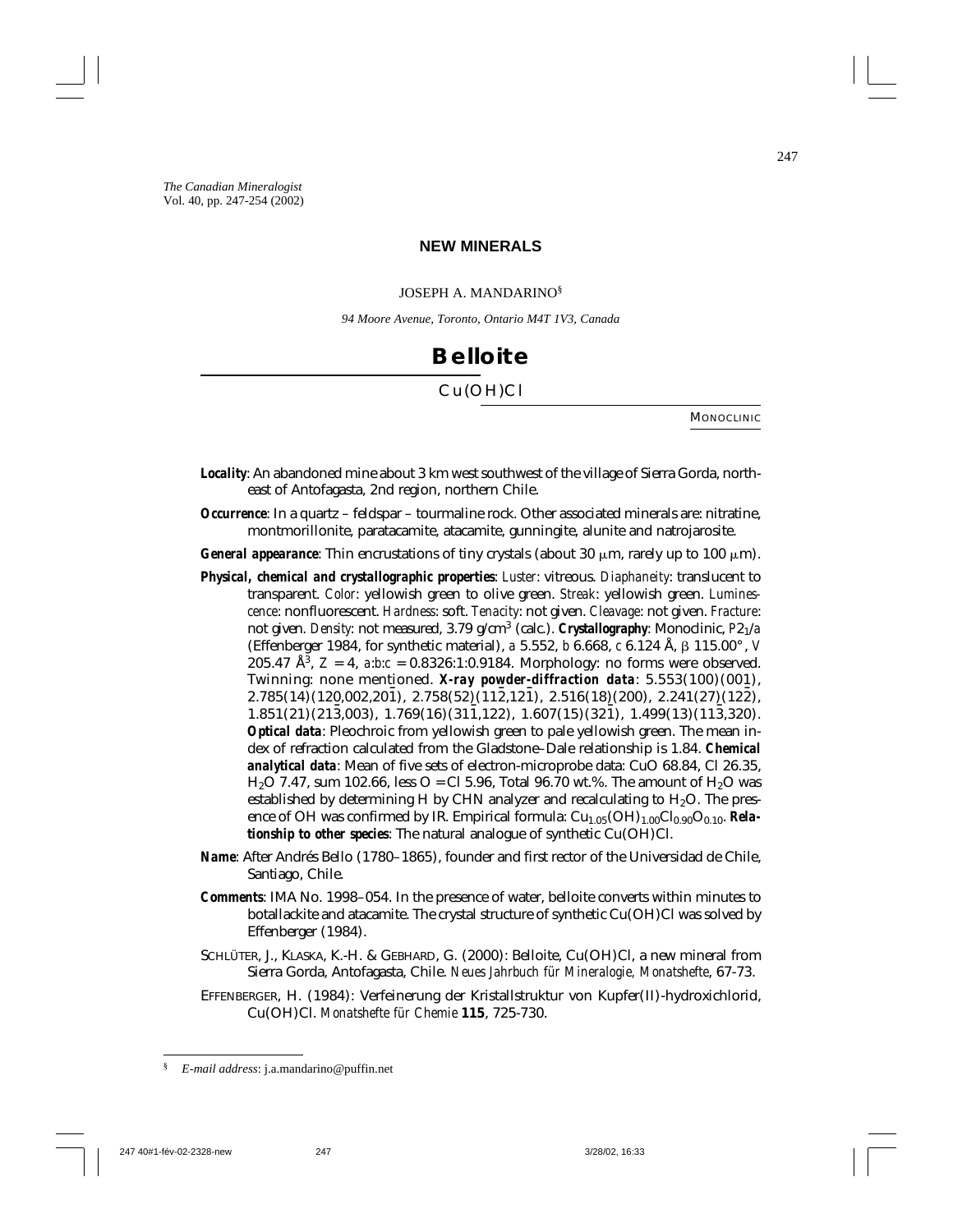# **Biehlite**  $(Sb, As)_2MOO_6$

**MONOCLINIC** 

*Locality*: The Tsumeb mine, Tsumeb, Namibia (probably from the third oxidation zone).

- *Occurrence*: Associated minerals are: anglesite and wulfenite.
- *General appearance*: Irregular aggregates and felted masses of fibrous crystals (up to 1 cm long and only some micrometers in diameter).
- *Physical, chemical and crystallographic properties*: *Luster*: silky (but probably adamantine). *Diaphaneity*: translucent. *Color*: white. *Streak*: white. *Luminescence*: nonfluorescent. *Hardness*: soft. *Tenacity*: flexible. *Cleavage*: not mentioned. *Fracture*: not mentioned. *Density*: could not be measured, 5.23 g/cm3 (calc.). *Crystallography*: Monoclinic, *C*2/*c*, *a* 18.076, *b* 5.920, *c* 5.083 Å,  $\beta$  96.97°, *V* 539.91 Å<sup>3</sup>, *Z* = 4, *a*:*b*:*c* = 3.0534:1:0.8586. Morphology: no forms were mentioned; fibers are elongate [001]. Twinning: none mentioned. *X-ray powder-diffraction data*: 5.622(65)(110), 3.376(39)(311), 3.104(61)(311), 2.990(100)(600), 2.960(100)(020), 2.104(42)(620), 1.962(32) (130). *Optical data*: no data could be measured, but the mean index of refraction calculated from the Gladstone–Dale relationship is 2.13. *Chemical analytical data*: Mean of five sets of electron-microprobe data:  $Sb_2O_3$  60.99,  $As_2O_3$  4.95, MoO<sub>3</sub> 33.76, Total 99.70 wt.%. Empirical formula:  $(Sb_{1.79}As_{0.21})_{\Sigma2.00}Mo_{1.00}O_{6.00}$ . *Relationship to other species*: None apparent.
- *Name*: After Friedrich Karl Biehl (b. 1887), a mineralogist from Münster, Germany, the first to carry out research on Tsumeb species.

*Comments*: IMA No. 1999–019a.

SCHLÜTER, J., KLASKA, K.-H., ADIWIDJAJA, G., FRIESE, K. & GEBHARD, G. (2000): Biehlite, (Sb.As)<sub>2</sub> MoO6, a new mineral from Tsumeb, Namibia. *Neues Jahrbuch für Mineralogie, Monatshefte*, 234-240.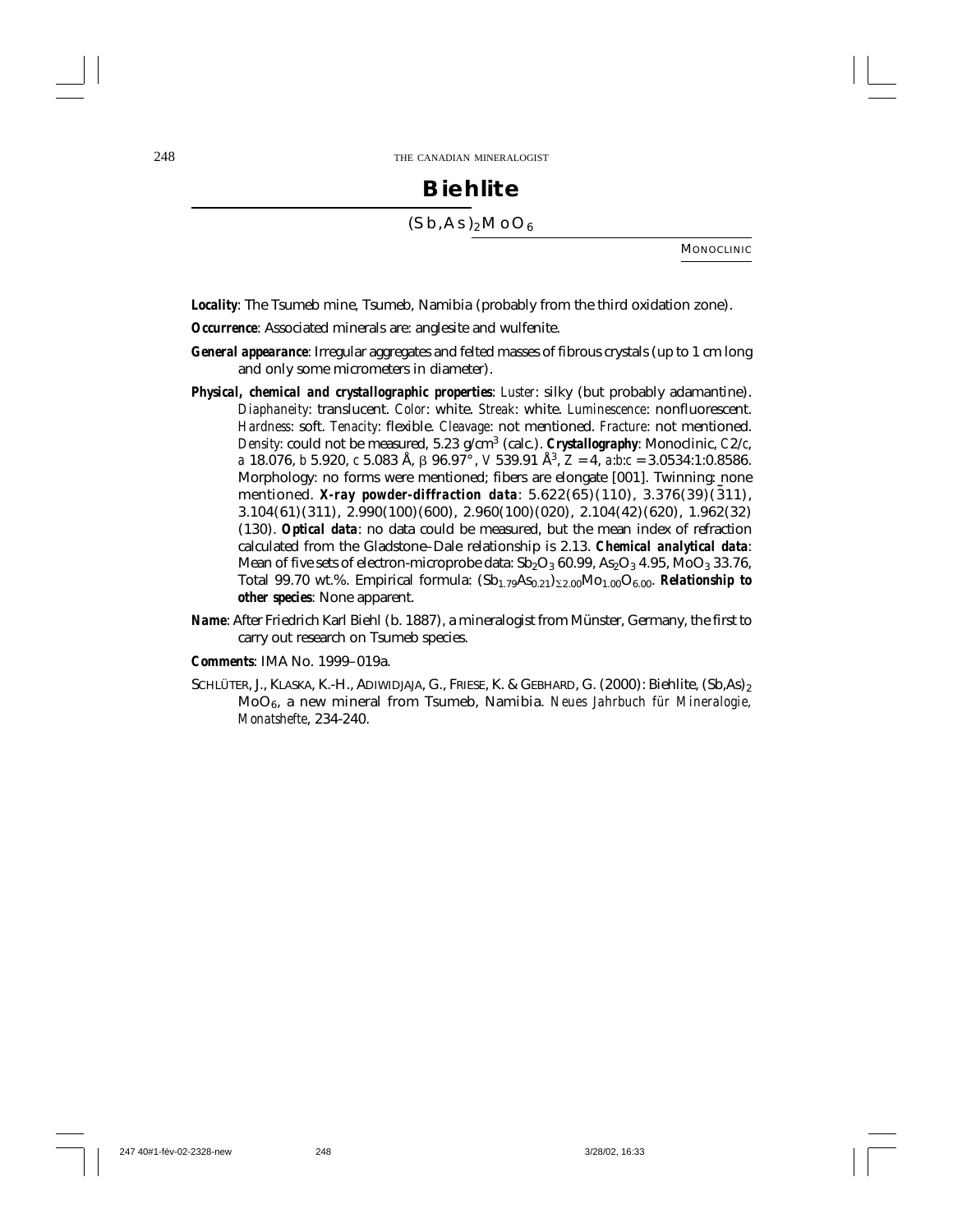## **Cabalzarite**

 $Ca(Mq, Al,Fe)_{2}(AsO<sub>4</sub>)_{2}(H<sub>2</sub>O,OH)_{2}$ 

**MONOCLINIC** 

*Locality*: The abandoned manganese mine near Falotta, Graubünden, Switzerland.

- *Occurrence*: In manganese ore consisting of braunite, rhodonite, spessartine, tinzenite, parsettensite, sursassite and strontian piemontite in radiolarites. Associated minerals are: quartz, sursassite, "adularia", kutnohorite, tilasite, grischunite, arseniosiderite, tripuhyite, ranciéite–takanelite and arsenogoyazite.
- *General appearance*: Isolated crystals (up to 1 mm), polycrystalline aggregates (up to 2 mm), fibrous to tabular crystals (up to 3 mm) forming radiating aggregates (up to 5 mm in diameter) and aggregates of parallel needles (up to 2 mm thick).
- *Physical, chemical and crystallographic properties*: *Luster*: vitreous. *Diaphaneity*: transparent. *Color*: light brownish to brownish pink, orange-brown. *Streak*: white. *Luminescence*: nonfluorescent. *Hardness*: VHN<sub>50</sub> 429 kg/mm<sup>2</sup>, Mohs ~5. *Tenacity*: not given. *Cleavage*: none observed. *Fracture*: irregular. *Density*: 3.89 g/cm3 (meas.), 3.73 g/cm3 (calc.) (for the analytical data given here). *Crystallography*: Monoclinic, *C*2/*m*, *a* 8.925, *b* 6.143, *c* 7.352 Å, β 115.25°, *V* 364.6 Å<sup>3</sup>, *Z* = 2, *a*:*b*:*c* = 1.4529:1:1.1968. Morphology: only {001} was recognized. Twinning: none mentioned. *X-ray powder-diffraction data*:  $4.895(59)(110)$ ,  $4.544(35)(\overline{1}11)$ ,  $3.373(54)(02)$ ,  $3.159(100)(\overline{1}12)$ ,  $2.942(67)(201)$ , 2.684(55)(311), 2.519(81)(221). *Optical data*: Because of inhomogeneity, data were difficult to measure; *n* || to fiber elongation 1.76, *n*  $\pm$  to fiber elongation 1.70; mean *n* calculated from the Gladstone–Dale relationship 1.77; nonpleochroic. *Chemical analytical data*: Mean of four sets of electron-microprobe data: MgO 7.54, CaO 13.64, SrO 0.49, Al<sub>2</sub>O<sub>3</sub> 9.84, Mn<sub>2</sub>O<sub>3</sub> 0.55, Fe<sub>2</sub>O<sub>3</sub> 4.38, SiO<sub>2</sub> 0.05, As<sub>2</sub>O<sub>5</sub> 55.57, H<sub>2</sub>O 7.11, Total 99.17 wt.%. Empirical formula:  $(Ca_{1.00}Sr_{0.02})_{\Sigma1.02}(Al_{0.80}Mg_{0.77}Fe_{0.23}Mn_{0.03})_{\Sigma1.83}$  $(ASO<sub>4</sub>)<sub>2</sub>[(H<sub>2</sub>O)<sub>1.24</sub>(OH)<sub>0.76</sub>]$ <sub>22.00</sub>. *Relationship to other species*: A member of the tsumcorite group, with Mg and Al at the *M*2 site.
- *Name*: After Walter Cabalzar (b. 1919), an amateur mineralogist of Chur, Switzerland, who contributed to the mineralogy of the canton Graubünden.
- *Comments*: IMA No. 1997–012. Note that the crystal structure has been solved.
- BRUGGER, J., MEISSER, N., SCHENK, K., BERLEPSCH, P., BONIN, M., ARMBRUSTER, T., NYFELER, D. & SCHMIDT, S. (2000): Description and crystal structure of cabalzarite Ca(Mg,Al,Fe)<sub>2</sub> (AsO4)2(H2O,OH)2, a new mineral of the tsumcorite group. *American Mineralogist* **85**, 1307-1314.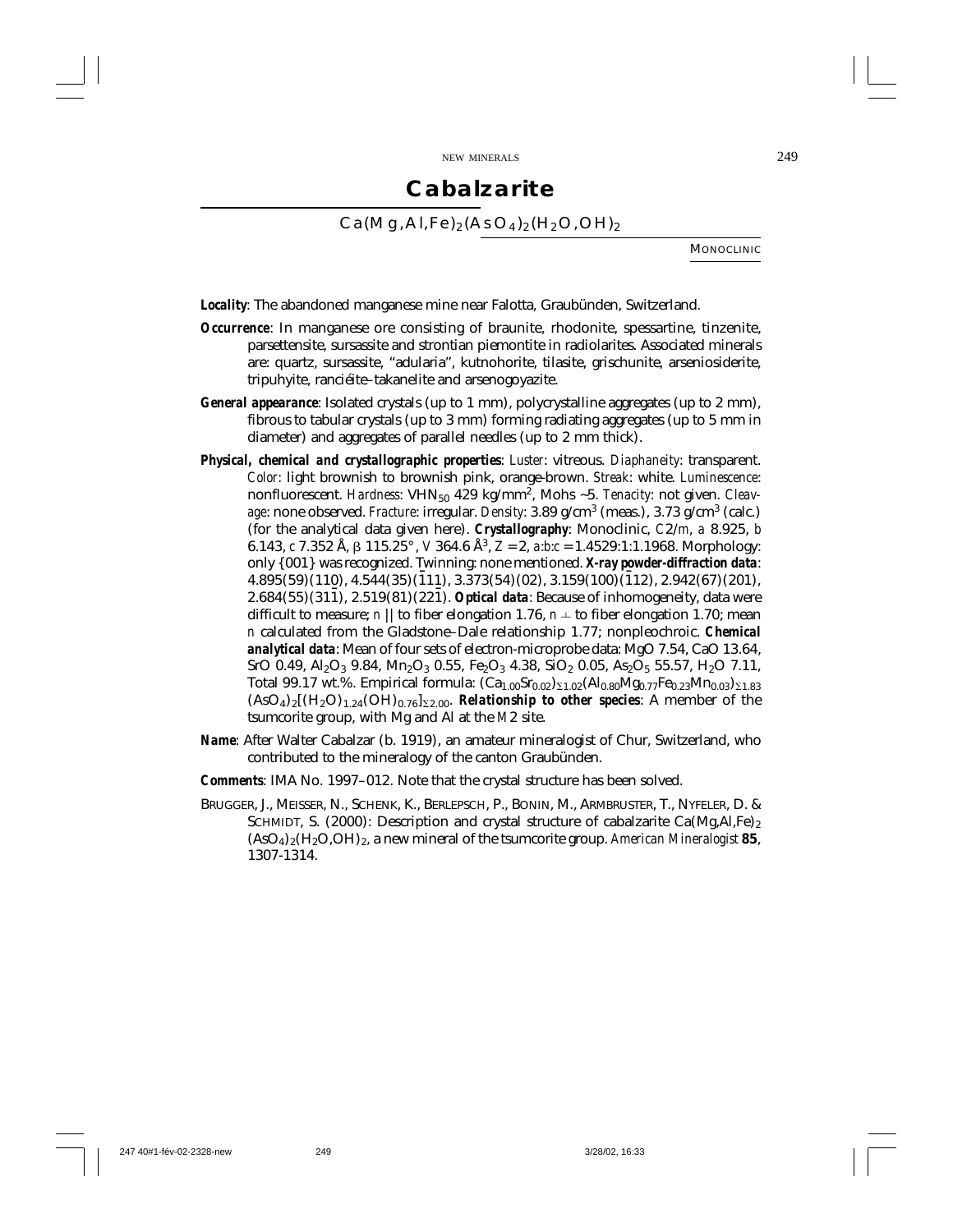#### **Cerchiaraite**

 $Ba_4Mn_4Si_6O_{18}(OH)_{7}Cl$ 

TETRAGONAL

- *Locality*: The Cerchiara mine, near Faggiona village, val di Vara, La Spezia, northern Apennines, eastern Liguria, Italy.
- *Occurrence*: Filling microfractures and veins (from 0.1 to some millimeters in width) in Jurassic cherts of the "Diaspra di Monte Alpe" Formation. Associated minerals are: quartz, pectolite, orientite and calcite. Other new minerals found at the locality are mozartite, CaMn(OH)SiO<sub>4</sub>, and caoxite,  $CaC<sub>2</sub>O<sub>4</sub>•3H<sub>2</sub>O$ .
- *General appearance*: Scattered individual prismatic to acicular crystals elongated along [001] (up to  $2 \times 0.1$  mm) and as a few radiating aggregates (up to about 3 mm in diameter).
- *Physical, chemical and crystallographic properties*: *Luster*: vitreous. *Diaphaneity*: transparent. *Color*: deep green. *Streak*: pale green. *Luminescence*: nonfluorescent. *Hardness*: VHN<sub>50</sub> 296 kg/mm2. *Tenacity*: brittle. *Cleavage*: none. *Fracture*: uneven. *Density*: 3.62 g/cm<sup>3</sup> (meas.), 3.69 g/cm3 (calc.). *Crystallography*: Tetragonal, *I*4/*mmm*, *a* 14.223, *c* 6.141 Å, *V* 1242.3 Å<sup>3</sup>,  $\bar{Z}$  = 2,  $\bar{c}$  *a* = 0.4318. Morphology: tetragonal prisms are present but not identified. Twinning: none mentioned. *X-ray powder-diffraction data*: 10.15(M)(110), 5.63(M)(101), 4.417(M)(211), 3.319(S)(321), 3.011(VS)(411), 2.619(S)(222), 2.577(M)(501), plus five other lines with intensities of M. *Optical data*: Uniaxial (+), 1.745, 1.765. *Chemical analytical data*: Mean of 42 sets of electron-microprobe data: BaO 43.29, Al<sub>2</sub>O<sub>3</sub> 1.02, Fe<sub>2</sub>O<sub>3</sub> 2.09, Mn<sub>2</sub>O<sub>3</sub> 19.57, SiO<sub>2</sub> 26.18, H<sub>2</sub>O (4.81), Cl 3.93, sum 100.89, less  $O = Cl(0.89, Total(100.00) wt\%$ . The amount of H<sub>2</sub>O was calculated by difference. Empirical formula:  $Ba_{3.83}(Mn^{3+}_{3.36}Fe^{3+}_{0.35}Al_{0.27})_{\Sigma_{3.98}}Si_{5.91}$  $O_{17.26}[(OH)_{7.24}Cl_{1.50}]_{\Sigma 8.74}$ . *Relationship to other species*: It is a cyclosilicate.

*Name*: After the locality.

- *Comments*: IMA No. 1999–012. Some of the subscripts derived here for the empirical formula differ from those given by the authors.
- BASSO, R., LUCCHETTI, G., ZEFIRO, L. & PALENZONA, A. (2000): Cerchiaraite, a new natural Ba– Mn–mixed-anion silicate chloride from the Cerchiara mine, northern Apennines, Italy. *Neues Jahrbuch für Mineralogie, Monatshefte*, 373-384.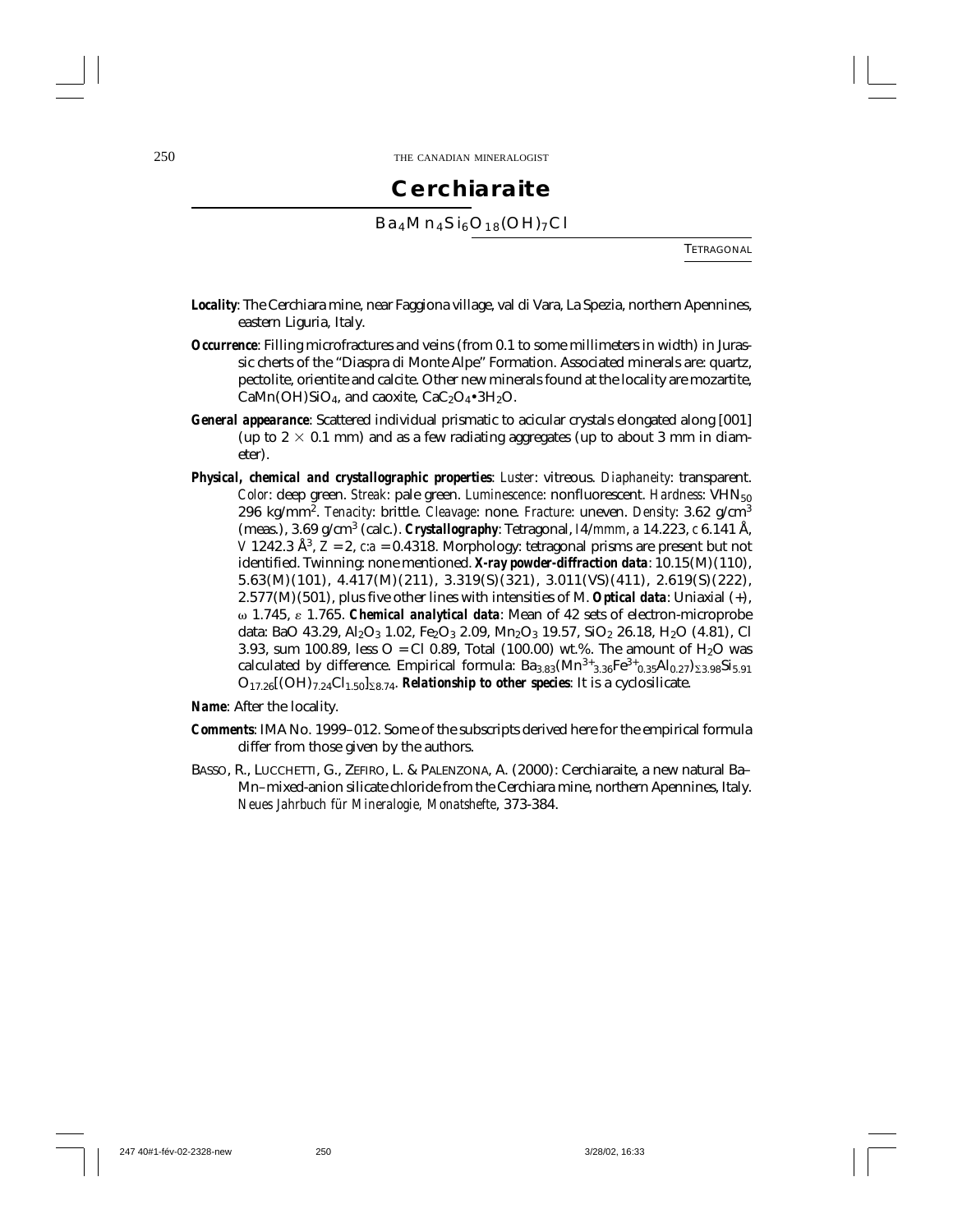#### **Ekatite**

 $(Fe^{3+},Fe^{2+},Zn)_{12}(OH)_{6}(AsO<sub>3</sub>)_{6}[AsO<sub>3</sub>,HOSiO<sub>3</sub>]_{2}$ 

HEXAGONAL

*Locality*: Tsumeb, Namibia.

*Occurrence*: Associated minerals are quartz (etched) and chalcocite.

- *General appearance*: Sprays of striated, fine needles (up to 2 mm long and less than 0.2 mm in diameter).
- *Physical, chemical and crystallographic properties*: *Luster*: given as bright vitreous, but the indices of refraction indicate adamantine. *Diaphaneity*: translucent. *Color*: brownish black. *Streak*: brown. *Luminescence*: nonfluorescent. *Hardness*: about 3. *Tenacity*: brittle. *Cleavage*: none. *Fracture*: not given. *Density*: not measured, 4.11 g/cm3 (calc.). *Crystallography*: Hexagonal, *P*6<sub>3</sub>*mc*, *a* 12.773, *c* 5.051 Å, *V* 713.7 Å<sup>3</sup>, *Z* = 1, *c*:*a* = 0.3954. Morphology: indistinct {*hk*0} forms are mentioned. Twinning: none mentioned. *Xray powder-diffraction data:* 11.11(30)(100), 6.37(50)(110), 3.220(100)(211,220), 2.766(30)(400), 2.420(70)(401,410), 1.867(30)(402), 1.672(30)(521), 1.507(30)  $(701.531)$ . *Optical data*: Uniaxial  $(+)$ ,  $\omega \sim 1.99$ ,  $\varepsilon \sim 2.08$ , pleochroism: O dark brownish black, E medium brown. *Chemical analytical data*: Mean of two sets of electronmicroprobe data: FeO 21.19, ZnO 3.80, Fe<sub>2</sub>O<sub>3</sub> 27.26, As<sub>2</sub>O<sub>3</sub> 42.56, SiO<sub>2</sub> 2.12, H<sub>2</sub>O 3.42, Total 100.35 wt.%. The structure determination was the basis for calculating the proportion of  $Fe^{3+}$  and  $Fe^{2+}$  from the total Fe; the number of OH groups was derived from the H<sub>2</sub>O determination. Empirical formula:  $(Fe^{3+}{}_{6.02}Fe^{2+}{}_{5.20}Zn_{0.82})_{\Sigma12.04} (OH)_{6.07}$  $(AsO<sub>3</sub>)<sub>6.06</sub>[(AsO<sub>3</sub>)<sub>1.52</sub>(HOSiO<sub>3</sub>)<sub>0.62</sub>]<sub>52.14</sub>$ . *Relationship to other species*: Structurally related to phosphoellenbergerite, ellenbergerite and holtedahlite.
- *Name*: After Dieter Ekat (1935–1996), a Namibian mining engineer and former owner of the Rubicon mine, Namibia.
- *Comments*: IMA No. 1998–024. The subscripts of the empirical formula given here are slightly different from those given in the paper.
- KELLER, P. (2001): Ekatite,  $(Fe^{3+}, Fe^{2+}, Zn)_{12} (OH)_{6}[AsO_3]_{6}[AsO_3, HOSiO_3]_{2}$ , a new mineral from Tsumeb, Namibia, and its crystal structure. *European Journal of Mineralogy* **13**, 769-777.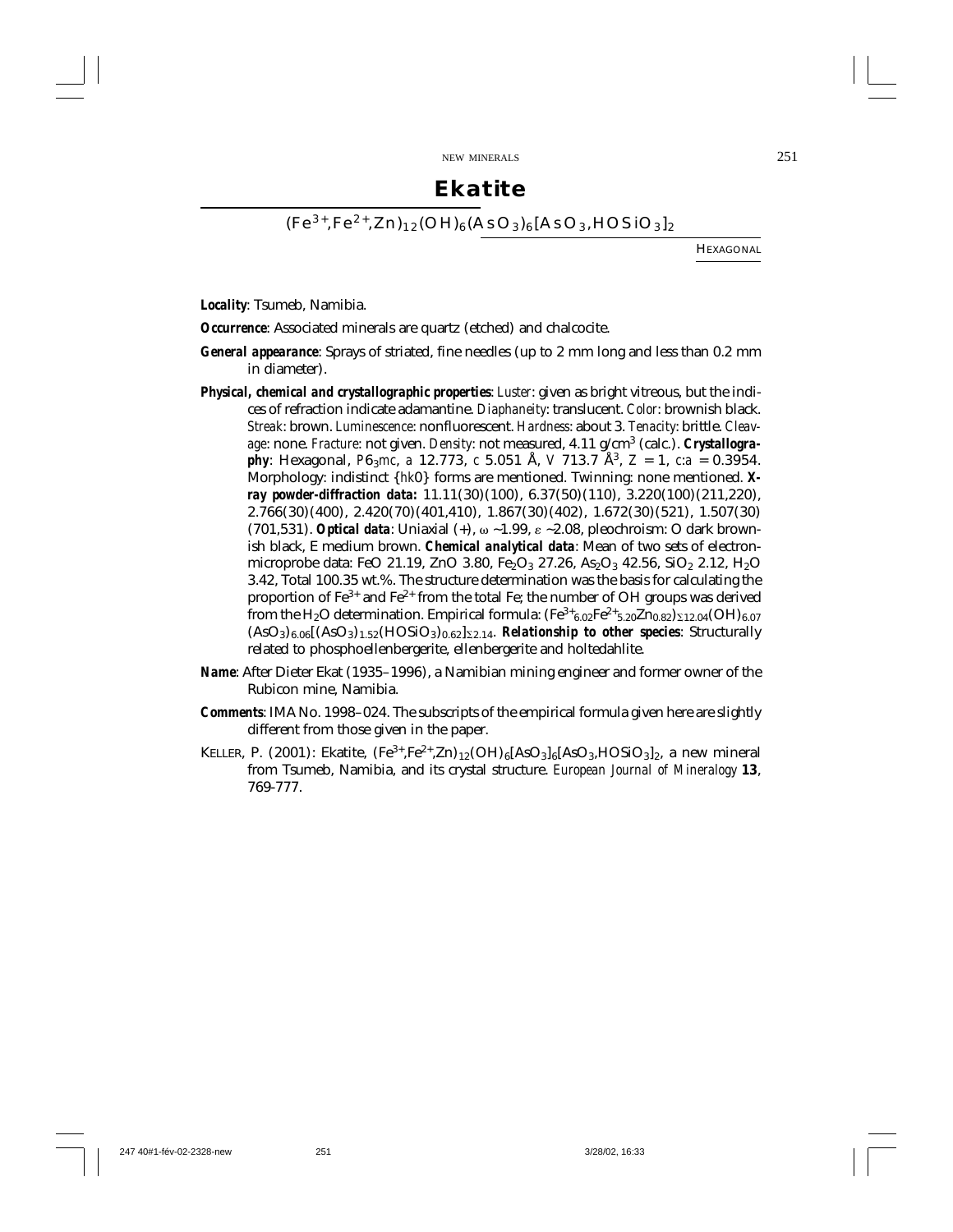### **Henrymeyerite**

#### BaFeTi<sub>7</sub>O<sub>16</sub>

TETRAGONAL

- *Locality*: The Kovdor alkaline ultramafic complex, Kola Peninsula, Russia (Lat. ~67° 3'N, Long. ~30° 3'E).
- *Occurrence*: In a late-stage mineral assemblage associated with carbonatitic rocks. Associated minerals are: tetra-ferriphlogopite, calcite, dolomite, fluorapatite, niobian anatase (?), rimkorolgite, catapleiite, collinsite and pyrite.
- *General appearance*: Well-developed acicular crystals (up to 0.2 mm  $\times$  several tens of  $\mu$ m).
- *Physical, chemical and crystallographic properties*: *Luster*: adamantine. *Diaphaneity*: opaque. *Color*: black. *Streak*: reddish brown. *Hardness*: 5 to 6. *Tenacity*: very brittle. *Cleavage*: not mentioned. *Fracture*: not mentioned. *Density*:  $4.0$  g/cm<sup>3</sup> (meas.),  $4.23$  g/cm<sup>3</sup> (calc.). *Crystallography*: Tetragonal, *I*4/*m*, *a* 10.219,



*c* 2.963 Å, *V* 309.4 Å<sup>3</sup>,  $Z = 1$ ,  $c:a = 0.2900$ . Morphology: probably {100}, {110} and {101}. Twinning: none mentioned. *X-ray powder-diffraction data*: 3.232(100)(310), 2.486(34)(211), 2.236(40)(301), 1.901(31)(411), 1.703(22)(600), 1.598(33)(521), 1.405(26)(541). *Optical data*: In reflected light: grayish brown, weak bireflectance in shades of brown.  $R_{\omega}$ ,  $R_{\zeta}$ : (12.0, 13.0%) 460 nm, (11.6, 12.6%) 540 nm, (11.4, 12.7%) 580 nm, (11.3, 13.8%) 660 nm. *Chemical analytical data*: Mean of eight sets of electron-microprobe data: Na<sub>2</sub>O 0.40, K<sub>2</sub>O 0.05, CaO 0.02, FeO 9.20, BaO 18.25, La<sub>2</sub>O<sub>3</sub> 0.50, Ce<sub>2</sub>O<sub>3</sub> 0.56, SiO<sub>2</sub> 0.37, TiO<sub>2</sub> 67.78, Nb<sub>2</sub>O<sub>5</sub> 1.00, Total 98.13 wt.%. Empirical formula:  $(Ba_{0.96}Na_{0.10}K_{0.01})_{\Sigma1.07}$  Fe<sub>1.03</sub>(Ti<sub>6.81</sub>Nb<sub>0.06</sub>Si<sub>0.05</sub>Ce<sub>0.03</sub>La<sub>0.02</sub>)<sub> $\Sigma$ 6.97</sub>O<sub>16.00</sub>. *Relationship to other species*: A member of the cryptomelane group, specifically the Ba–Fedominant member.

- *Name*: After Henry O.A. Meyer (1937–1995) for his contributions to the petrology and mineralogy of mantle-derived xenoliths and kimberlitic rocks and for his services to the mineralogical community. *Comments*: IMA No. 1999–016. The crystal drawing presented here was produced from the crystallographic data and the SEM image given in the paper.
- MITCHELL, R.H., YAKOVENCHUK, V.N., CHAKHMOURADIAN, A.R., BURNS, P.C. & PAKHOMOVSKY, YA.A. (2000): Henrymeyerite, a new hollandite-type Ba–Fe titanate from the Kovdor complex, Russia. *Canadian Mineralogist* **38**, 617-626.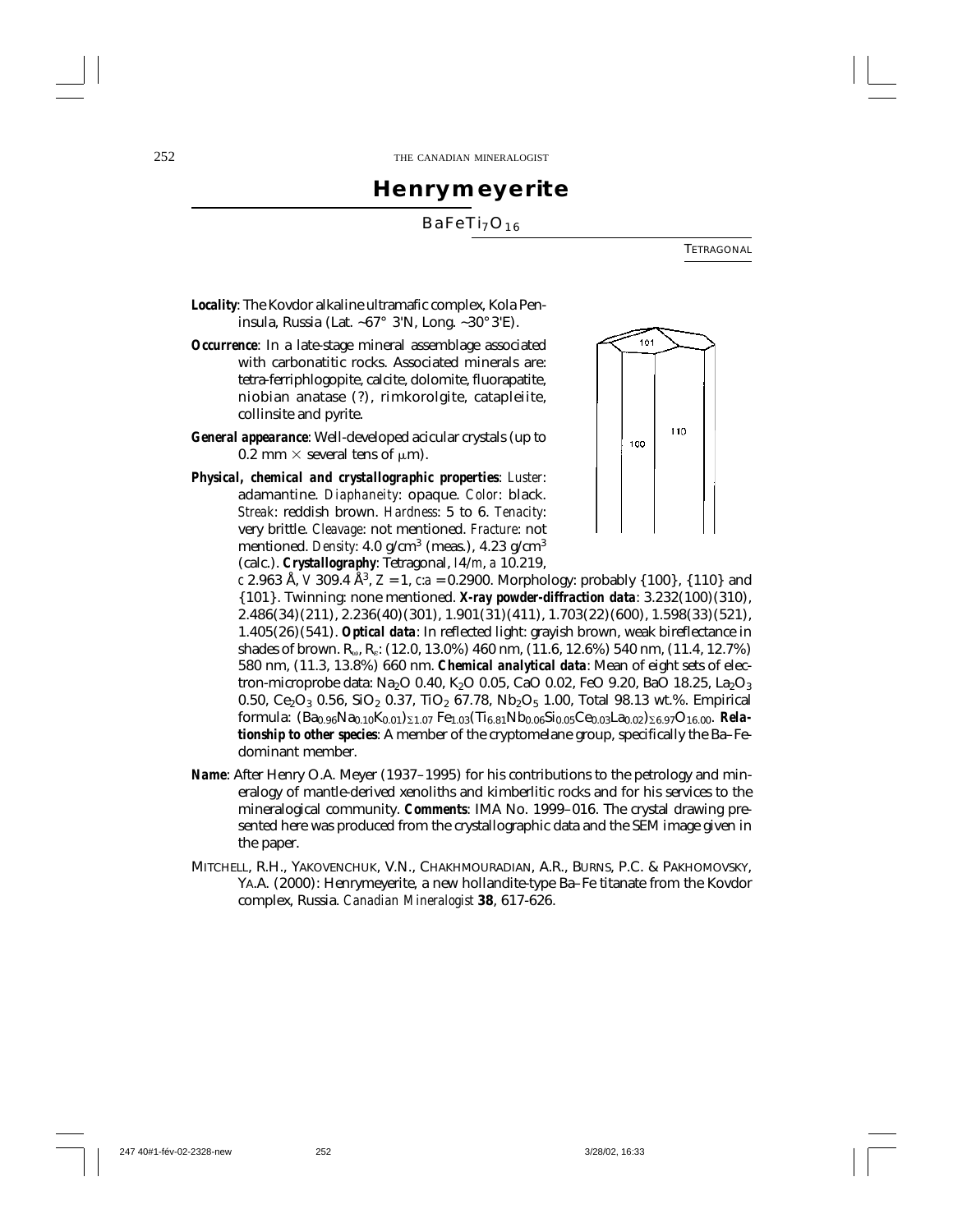# **Johntomaite**

 $BaFe<sup>2+</sup><sub>2</sub>Fe<sup>3+</sup><sub>2</sub>(PO<sub>4</sub>)<sub>3</sub>(OH)<sub>3</sub>$ 

**MONOCLINIC** 

- *Locality*: On the dumps of the Spring Creek copper mine near Wilmington, southern Flinders Ranges, South Australia, Australia (Lat. 32° 41' S, Long. 138° 07' E).
- *Occurrence*: From a heavily brecciated hydrothermal vein. Associated minerals are: quartz, libethenite, pseudomalachite, mitridatite, goethite, cuprite and copper.
- *General appearance*: Clusters of radiating to subparallel prismatic crystals (0.3 to 1 mm long).
- *Physical, chemical and crystallographic properties*: *Luster:* given as vitreous, greasy to subadamantine, but the optical data indicate adamantine. *Diaphaneity*: opaque. *Color*: greenish black. *Streak*: dark grayish green. *Luminescence*: nonfluorescent. *Hardness*: 4½. *Tenacity*: brittle. *Cleavage*: {100} perfect. *Fracture*: irregular. *Density*: 4.05 g/cm<sup>3</sup> (meas.), 4.08 g/cm3 (calc.). *Crystallography*: Monoclinic, *P*21/*m*, *a* 9.199, *b* 12.359, *c* 5.004 Å, β 100.19°, *V* 559.9 Å<sup>3</sup>, *Z* = 2, *a*:*b*:*c* = 0.7443:1:0.4049. Morphology: {001}, {¯ 101}, {021} and {¯ 131}. Twinning: none observed. *X-ray powder-diffraction data*  $3.159(100)(031,221), 2.983(50)(211), 2.749(50b)(221,311), 4.573(40)(011),$ 3.091(40)(131). *Optical data*: Biaxial (-), α 1.817, β 1.829, γ 1.837, 2*V*(meas.) 85°, 2*V*(calc.) 78° ; dispersion *r* << *v*, strong; pleochroism strong, *X* bluish green, *Y* dark brownish green, *Z* brownish, absorption  $Y > X \geq Z$ ;  $Z = b$ . *Chemical analytical data*: Mean of ten sets of electron-microprobe data:  $Na<sub>2</sub>O$  0.07, MgO 0.05, CaO 3.28, MnO 2.67, FeO 13.34, CuO 0.07, ZnO 0.06, BaO 21.96, Al<sub>2</sub>O<sub>3</sub> 0.25, Fe<sub>2</sub>O<sub>3</sub> 22.62, SiO<sub>2</sub> 0.13, P<sub>2</sub>O<sub>5</sub> 30.45, H<sub>2</sub>O 3.73, F 0.36, sum 99.04, less O = F 0.15, Total 98.89 wt.%. Empirical formula:  $Ba_{1.00}(Fe_{1.29}Ca_{0.41}Mn_{0.26}Na_{0.02}Mg_{0.01}Cu_{0.01}Zn_{0.01})_{\Sigma2.01}(Fe^{3+}_{1.97}$  $A\begin{bmatrix} 0 & 0 & 0 \\ 0 & 0 & 1 \end{bmatrix}$   $\Sigma_{2.00}$   $[(P_{2.99}Si_{0.02})O_{4}]_{3.00}$   $[(OH)_{2.88}F_{0.13}]_{2.3.01}$ . *Relationship to other species*: A member of the bjarebyite group, specifically the ferric-iron-dominant analogue of kulanite,  $BaFe<sup>2+</sup><sub>2</sub>Al<sub>2</sub>(PO<sub>4</sub>)<sub>3</sub>(OH)<sub>3</sub>.$
- *Name*: After John Toma (b. 1954), the amateur mineralogist who found the mineral and provided the type specimen.
- *Comments*: IMA No. 1999–009.
- KOLITSCH, U., PRING, A. & TIEKINK, E.R.T. (2000): Johntomaite, a new member of the bjarebyite group of barium phosphates: description and structure refinement. *Mineralogy and Petrology* **70**, 1-14.